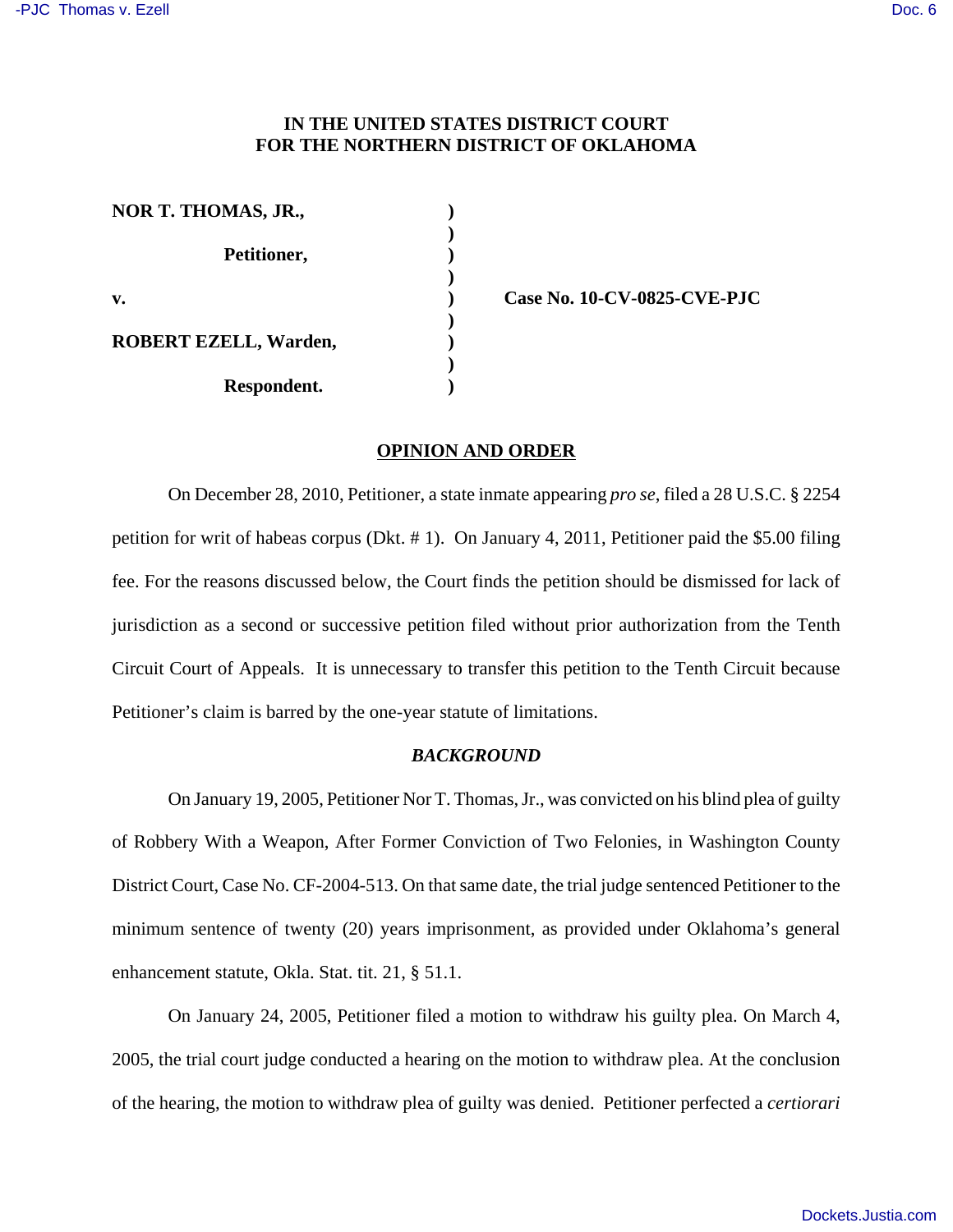appeal to the Oklahoma Court of Criminal Appeals ("OCCA"). On January 18, 2006, in Case No. C-2005-250, the OCCA entered its unpublished summary opinion denying the petition for writ of *certiorari*.

On June 16, 2006, Petitioner filed his first application for post-conviction relief in the state district court. By order filed November 8, 2006, the state district court denied post-conviction relief. Petitioner appealed to the OCCA. By Order filed February 20, 2007, the OCCA affirmed the denial of post-conviction relief. On March 31, 2010, Petitioner filed his second application for postconviction relief in order to exhaust state remedies for the single claim raised in the instant petition.<sup>1</sup> The state district court denied relief on July 21, 2010. Petitioner states that on October 26, 2010, the OCCA affirmed the denial of post-conviction relief. See Dkt. # 1.

This is Petitioner's second petition for writ of habeas corpus filed in this federal district court challenging the same Washington County conviction. On September 20, 2010, Petitioner's prior petition, N.D. Okla. Case No. 07-CV-180-GKF, was denied. Judgment in favor of Respondent was entered September 20, 2010. Petitioner did not filed a notice of appeal in that case and the deadline for filing a timely notice of appeal has passed.<sup>2</sup> See Fed. R. App. P. 4(a) (providing that a notice of appeal must be filed with the district clerk within 30 days of the entry of the judgment).

Now, Petitioner again seeks habeas corpus relief from his conviction entered in Washington County District Court, Case No. CF-2004-513. He raises one claim: that his right to due process

<sup>1</sup> Information obtained from "On Demand Court Records," http://www1.odcr.com/detail.php? Case=074-CF%20%200400513&County=074-.

<sup>&</sup>lt;sup>2</sup>Although Petitioner states in his petition that he has filed a notice of appeal in Case No. 07-CV-180-GKF-PJC, the docket sheet for that case reflects that nothing has been filed of record since entry of judgment on September 20, 2010.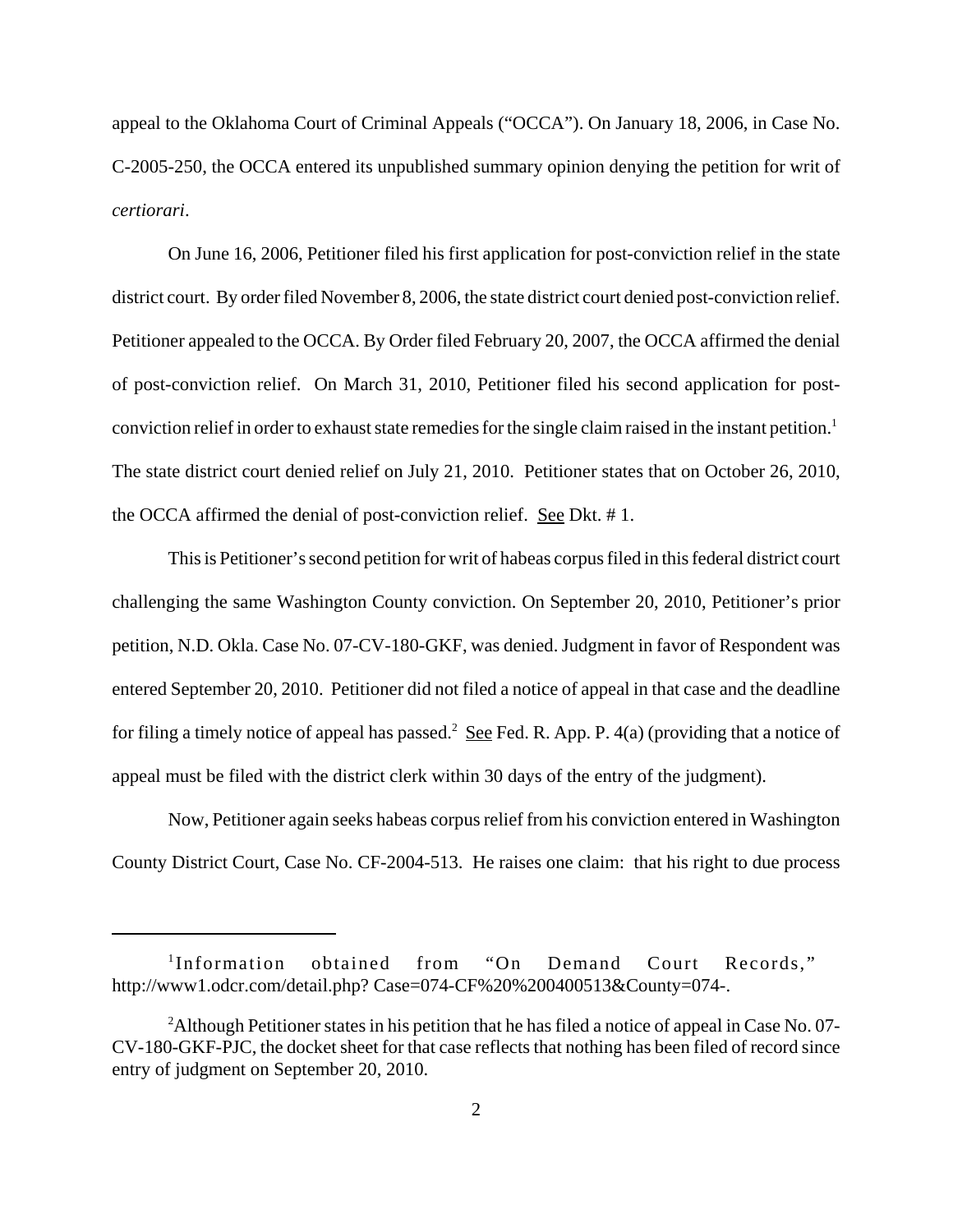was violated when he was not informed of the "85% Rule" when he entered his blind plea of guilty. See Dkt. # 1.

#### *ANALYSIS*

Because the Court has previously considered a habeas corpus challenge by Petitioner to his conviction entered in Washington County District Court, Case No. CF-2004-513, this is a second or successive habeas corpus petition. Under 28 U.S.C. § 2244(b)(1), a petitioner is required to obtain authorization from the circuit court of appeals before filing second or successive petition in district court. See Moore v. Schoeman, 288 F.3d 1231, 1236 (10th Cir. 2002). Petitioner in this case did not comply with the provisions of § 2244(b) and filed his petition without obtaining prior authorization from the Tenth Circuit. As a result, this Court lacks jurisdiction to address the merits of the claim asserted in the second or successive petition. United States v. Nelson, 465 F.3d 1145, 1148 (10th Cir. 2006).

The Tenth Circuit Court of Appeals has determined that "[w]hen a second or successive § 2254 or § 2255 claim is filed in the district court without the required authorization from this court, the district court may transfer the matter to this court if it determines it is in the interest of justice to do so under § 1631, or it may dismiss the motion or petition for lack of jurisdiction." In re Cline, 531 F.3d 1249, 1252 (10th Cir. 2008). Citing Trujillo v. Williams, 465 F.3d 1210, 1223 n.16 (10th Cir. 2006), the appellate court stated that "[f]actors considered in deciding whether a transfer is in the interest of justice include whether the claims would be time barred if filed anew in the proper forum, whether the claims alleged are likely to have merit, and whether the claims were filed in good faith or if, on the other hand, it was clear at the time of filing that the court lacked the requisite jurisdiction." Cline, 531 F.3d at 1251. "Where there is no risk that a meritorious successive claim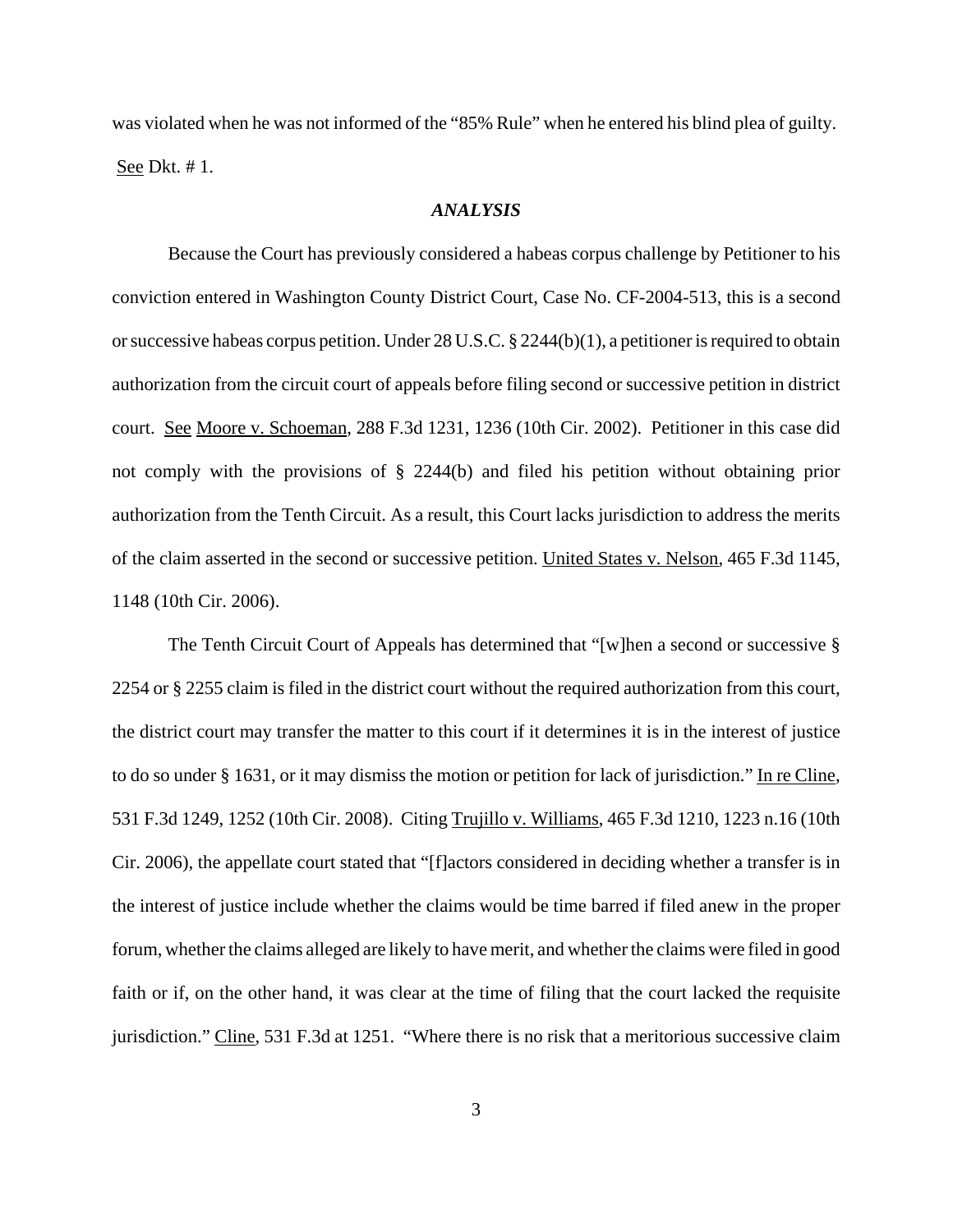will be lost absent a § 1631 transfer, a district court does not abuse its discretion if it concludes it is not in the interest of justice to transfer the mater to this court for authorization." Id. at 1252 (citing Phillips v. Seiter, 173 F.3d 609, 610 (7th Cir. 1999) (noting that it is a waste of judicial resources to require the transfer of frivolous, time-barred cases)).

After review of the petition filed in this case, the Court finds that the petition is time-barred and that, as a result, it would be a waste of judicial resources to transfer the petition to the Tenth Circuit. In the petition, Petitioner acknowledges that he first learned that the 85% Rule applied to his sentence when he "was advised [by Department of Corrections officials] at the reception stage." Petitioner was received into custody of the Department of Corrections (DOC) on February 17, 2005.<sup>3</sup> He did not raise his claim based on the 85% Rule until he filed his second application for postconviction relief more than five (5) years later, on March 31, 2010. Unless Petitioner is entitled to statutory or equitable tolling of the limitations period, the claim raised in this habeas corpus action is clearly time-barred.<sup>4</sup>

Nothing provided by Petitioner indicates that he is entitled to either statutory or equitable tolling of the one-year limitations period. Under  $28$  U.S.C.  $\S$   $2244(d)(2)$ , the one-year period is tolled during the pendency of a state application for post-conviction relief. However, Petitioner's

<sup>&</sup>lt;sup>3</sup>Information obtained from the DOC website, http://docapp065p.doc.state.ok.us/ servlet/page?\_pageid=394&\_dad=portal30&\_schema=PORTAL30&doc\_num=247012&offende r\_book\_id=137979.

<sup>4</sup>Even if the claim were not time-barred, it is without merit. Parole eligibility is a collateral consequence of a plea and a state court's failure to inform the defendant of a collateral consequence does not render a guilty plea unknowing or involuntary. See Hill v. Lockhart, 474 U.S. 52, 55 (1985) (court's failure to inform defendant at plea hearing of his parole eligibility does not offend a federal constitutional right); Perkis v. Sirmons, 201 Fed.Appx. 648, 652 (10th Cir. 2006) (unpublished).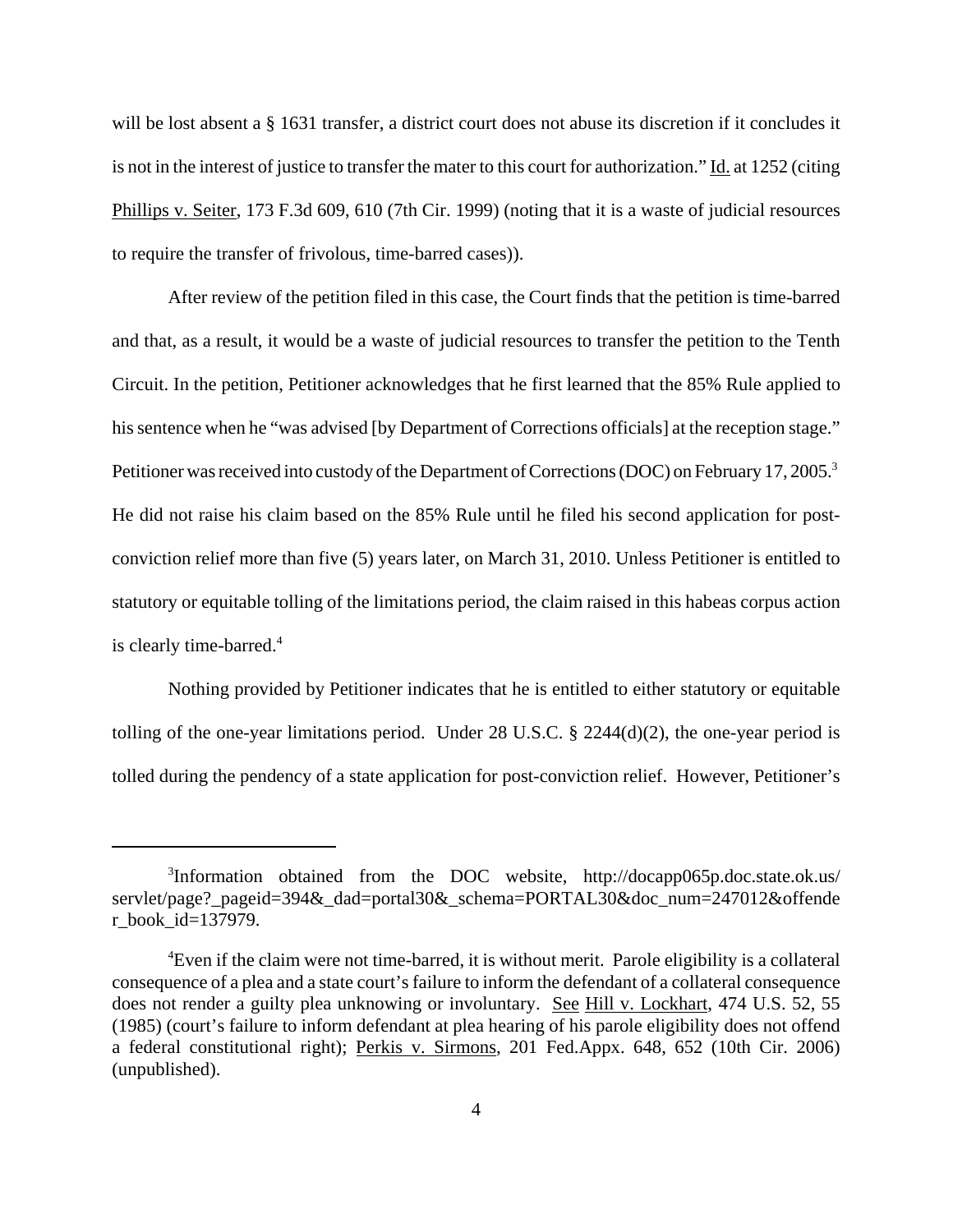second application for post-conviction relief was filed more than a year after his reception into DOC custody and, as a result, does not serve to toll the limitations period under 28 U.S.C. § 2244(d)(2). See Fisher v. Gibson, 262 F.3d 1135, 1142-43 (10th Cir. 2001) (finding that a collateral petition filed in state court after the limitations period has expired no longer serves to toll the statute of limitations). Furthermore, the pendency of the prior federal habeas corpus petition did not toll the limitations period under 28 U.S.C. § 2244(d)(2). Cf. Duncan v. Walker, 533 U.S. 167, 181 (2001).

Equitable tolling of the limitations period applies only in "rare and exceptional circumstances." Gibson v. Klinger, 232 F.3d 799, 808 (10th Cir. 2000) (citing Davis v. Johnson, 158 F.3d 806, 811 (5th Cir. 1998)). Petitioner has the duty to pursue his federal claims with reasonable diligence and must demonstrate "that the failure to timely file was caused by extraordinary circumstances beyond his control." Marsh v. Soares, 223 F.3d 1217, 1220 (10th Cir. 2000); see also Miller v. Marr, 141 F.3d 976, 978 (10th Cir. 1998). More than five (5) years passed between Petitioner's reception into DOC custody and the presentation of this habeas claim to the state courts. That length of time is not consistent with diligence. Petitioner is not entitled to equitable tolling. His petition is untimely.

Because the claim asserted in this second or successive petition for writ of habeas corpus is time-barred, the Court finds it would be a waste of judicial resources to transfer this matter to the Tenth Circuit for authorization. Therefore, the petition shall be dismissed for lack of jurisdiction.